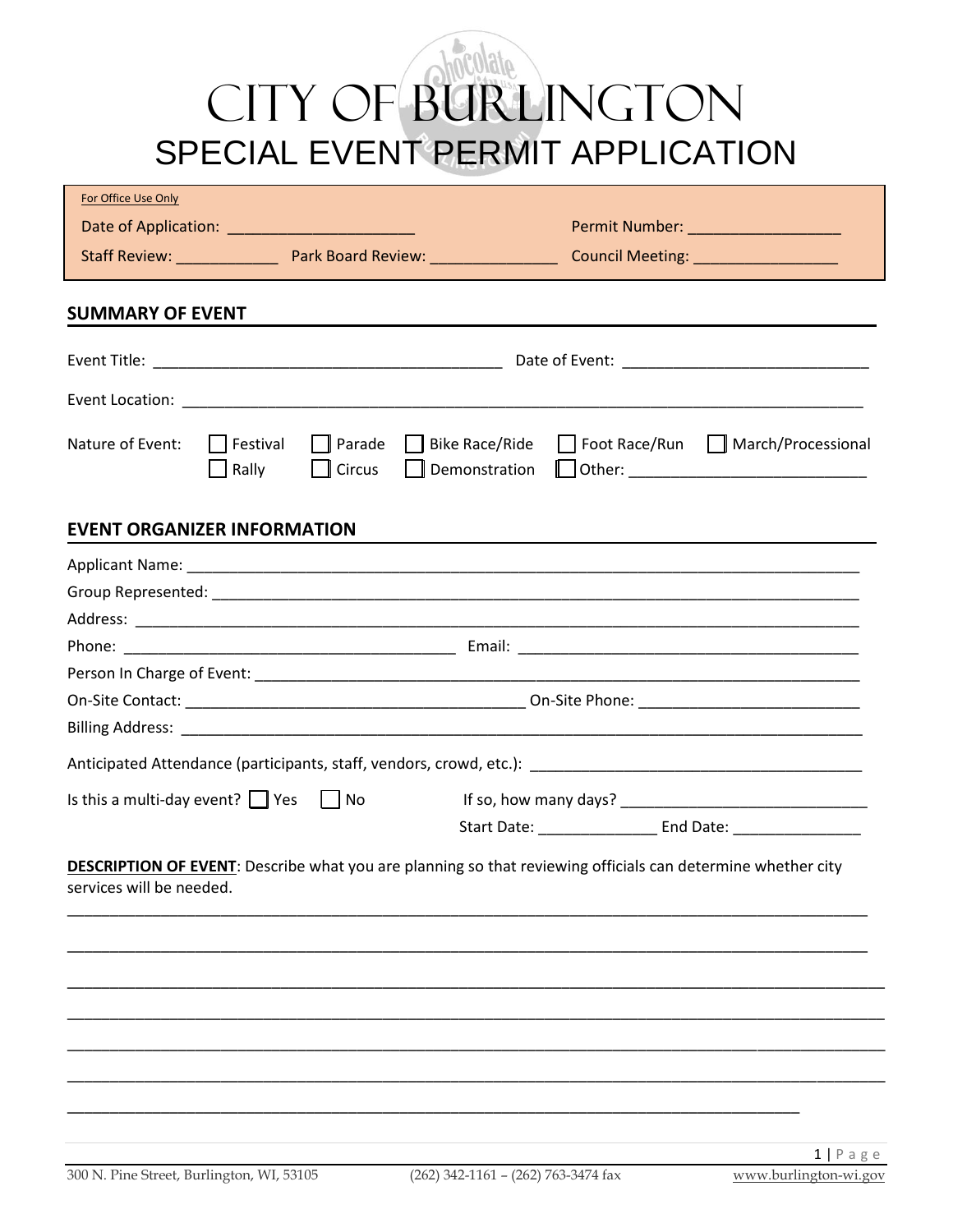### **DETAILED EVENT INFORMATION**

| Alcohol Being Served*?   Yes   No Licensed Agent: ______________________________<br>*An application for a Temporary Class "B"/"Class B" Retailer's License must be submitted and approved to serve alcohol. |    |  |  |  |
|-------------------------------------------------------------------------------------------------------------------------------------------------------------------------------------------------------------|----|--|--|--|
|                                                                                                                                                                                                             |    |  |  |  |
| PARK RESERVATIONS: (Please check all that apply & complete the attached Pavilion Reservation Form /<br><b>Park Usage Permit if necessary)</b>                                                               |    |  |  |  |
| No Park Reservations are Necessary:                                                                                                                                                                         |    |  |  |  |
| My event requires usage of: Park Only $\vert$   Pavilion Only: $\vert$   Both Park & Pavilion: $\vert$                                                                                                      |    |  |  |  |
| Pavilion reservations must be made via the Department of Public Works.<br>Please call 262-342-1181 for more information                                                                                     |    |  |  |  |
| Park Usage Permit - requires Park Board Approval (Park Board meets on the 3 <sup>rd</sup> Thursday of each<br>month)                                                                                        |    |  |  |  |
| Fees May Apply (see attached Pavilion Reservation Form and/or Park Usage Permit)                                                                                                                            |    |  |  |  |
| Police Services Requested*?   Yes   No                                                                                                                                                                      |    |  |  |  |
| *This may result in a fee                                                                                                                                                                                   |    |  |  |  |
| EMS/Fire Services Requested*?   Yes   No                                                                                                                                                                    |    |  |  |  |
| *This may result in a fee                                                                                                                                                                                   |    |  |  |  |
| <b>Additional Amenities Needed (Non-Park Related)</b>                                                                                                                                                       |    |  |  |  |
| Barricades:     Yes     No                                                                                                                                                                                  |    |  |  |  |
| Trash Receptacles: □ Yes □ No                                                                                                                                                                               |    |  |  |  |
|                                                                                                                                                                                                             |    |  |  |  |
| Picnic Tables (\$15/each): Ves No                                                                                                                                                                           |    |  |  |  |
|                                                                                                                                                                                                             |    |  |  |  |
| Benches (available at Echo Park Only - \$5/each):   Yes                                                                                                                                                     | No |  |  |  |
|                                                                                                                                                                                                             |    |  |  |  |
|                                                                                                                                                                                                             |    |  |  |  |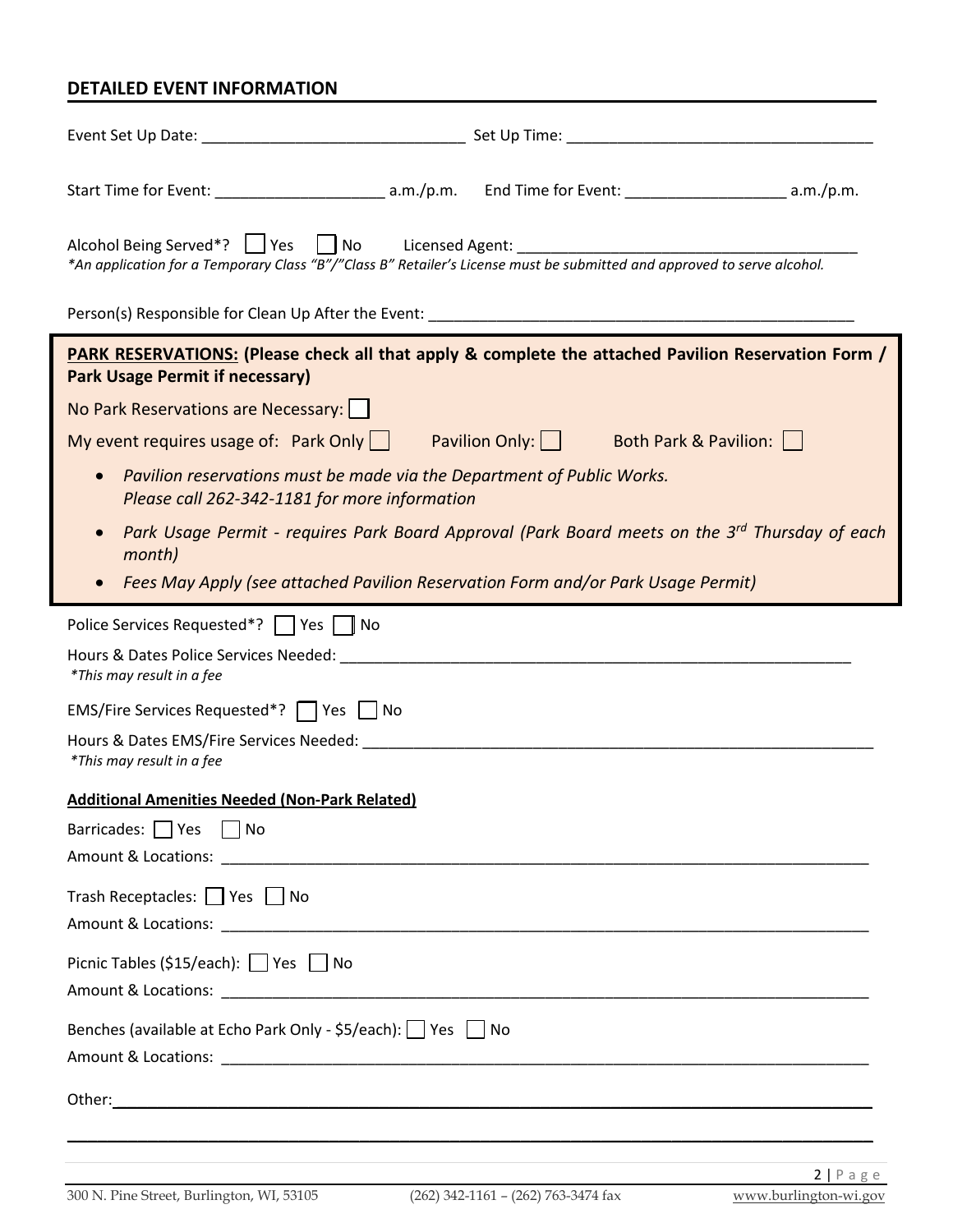#### **REQUIRED TO BE SUBMITTED WITH APPLICATION (application will not be considered without this information)**

□ **COVID-19 SAFETY PLAN**: All applicants are required to submit a detailed plan outlining the safety plans and precautions that will be used in order to mitigate the spread of the COVID 19 according to the CDC, County Health Department and/or State Health Department (see page 3),

 $\Box$  **SITE PLAN REQUIREMENT**: All applicants are required to submit a detailed Site Plan/Map. Site plans/maps must include location, any street closures, barricades, race/parade routes, stages, alcohol sale location, tents, etc.

□ **CERTIFICATE OF INSURANCE:** The City of Burlington must be listed as the Certificate Holder and as additionally insured. If alcohol is being served, Liquor Liability coverage must also be included.

*(Minimum Liability Limits, unless otherwise specified: General Liability: \$1,000,000 per Occurrence, \$2,000,000 Aggregate; Automobile: \$1,000,000 Combined Single limits; Umbrella Liability: \$1,000,000; Workers Compensation: State Minimum)*

#### **DETAILED COVID-19 SAFETY PLAN**

**For additional resources, go to https://www.racinecounty.com/Home/Components/News/News/726/16**

\_\_\_\_\_\_\_\_\_\_\_\_\_\_\_\_\_\_\_\_\_\_\_\_\_\_\_\_\_\_\_\_\_\_\_\_\_\_\_\_\_\_\_\_\_\_\_\_\_\_\_\_\_\_\_\_\_\_\_\_\_\_\_\_\_\_\_\_\_\_\_\_\_\_\_\_\_\_\_\_\_\_\_\_\_\_\_\_\_\_\_\_\_\_

\_\_\_\_\_\_\_\_\_\_\_\_\_\_\_\_\_\_\_\_\_\_\_\_\_\_\_\_\_\_\_\_\_\_\_\_\_\_\_\_\_\_\_\_\_\_\_\_\_\_\_\_\_\_\_\_\_\_\_\_\_\_\_\_\_\_\_\_\_\_\_\_\_\_\_\_\_\_\_\_\_\_\_\_\_\_\_\_\_\_\_\_\_\_\_\_

\_\_\_\_\_\_\_\_\_\_\_\_\_\_\_\_\_\_\_\_\_\_\_\_\_\_\_\_\_\_\_\_\_\_\_\_\_\_\_\_\_\_\_\_\_\_\_\_\_\_\_\_\_\_\_\_\_\_\_\_\_\_\_\_\_\_\_\_\_\_\_\_\_\_\_\_\_\_\_\_\_\_\_\_\_\_\_\_\_\_\_\_\_\_\_\_

\_\_\_\_\_\_\_\_\_\_\_\_\_\_\_\_\_\_\_\_\_\_\_\_\_\_\_\_\_\_\_\_\_\_\_\_\_\_\_\_\_\_\_\_\_\_\_\_\_\_\_\_\_\_\_\_\_\_\_\_\_\_\_\_\_\_\_\_\_\_\_\_\_\_\_\_\_\_\_\_\_\_\_\_\_\_\_\_\_\_\_\_\_\_\_\_

\_\_\_\_\_\_\_\_\_\_\_\_\_\_\_\_\_\_\_\_\_\_\_\_\_\_\_\_\_\_\_\_\_\_\_\_\_\_\_\_\_\_\_\_\_\_\_\_\_\_\_\_\_\_\_\_\_\_\_\_\_\_\_\_\_\_\_\_\_\_\_\_\_\_\_\_\_\_\_\_\_\_\_\_\_\_\_\_\_\_\_\_\_\_

\_\_\_\_\_\_\_\_\_\_\_\_\_\_\_\_\_\_\_\_\_\_\_\_\_\_\_\_\_\_\_\_\_\_\_\_\_\_\_\_\_\_\_\_\_\_\_\_\_\_\_\_\_\_\_\_\_\_\_\_\_\_\_\_\_\_\_\_\_\_\_\_\_\_\_\_\_\_\_\_\_\_\_\_\_\_\_\_\_\_\_\_\_\_

\_\_\_\_\_\_\_\_\_\_\_\_\_\_\_\_\_\_\_\_\_\_\_\_\_\_\_\_\_\_\_\_\_\_\_\_\_\_\_\_\_\_\_\_\_\_\_\_\_\_\_\_\_\_\_\_\_\_\_\_\_\_\_\_\_\_\_\_\_\_\_\_\_\_\_\_\_\_\_\_\_\_\_\_\_\_\_\_\_\_\_\_\_\_\_\_

\_\_\_\_\_\_\_\_\_\_\_\_\_\_\_\_\_\_\_\_\_\_\_\_\_\_\_\_\_\_\_\_\_\_\_\_\_\_\_\_\_\_\_\_\_\_\_\_\_\_\_\_\_\_\_\_\_\_\_\_\_\_\_\_\_\_\_\_\_\_\_\_\_\_\_\_\_\_\_\_\_\_\_\_\_\_\_\_\_\_\_\_\_\_\_\_

\_\_\_\_\_\_\_\_\_\_\_\_\_\_\_\_\_\_\_\_\_\_\_\_\_\_\_\_\_\_\_\_\_\_\_\_\_\_\_\_\_\_\_\_\_\_\_\_\_\_\_\_\_\_\_\_\_\_\_\_\_\_\_\_\_\_\_\_\_\_\_\_\_\_\_\_\_\_\_\_\_\_\_\_\_\_\_\_\_\_\_\_\_\_\_\_

\_\_\_\_\_\_\_\_\_\_\_\_\_\_\_\_\_\_\_\_\_\_\_\_\_\_\_\_\_\_\_\_\_\_\_\_\_\_\_\_\_\_\_\_\_\_\_\_\_\_\_\_\_\_\_\_\_\_\_\_\_\_\_\_\_\_\_\_\_\_\_\_\_\_\_\_\_\_\_\_\_\_\_\_\_\_\_\_\_\_\_\_\_\_

#### **IMPACTED NEIGHBOR NOTIFICATION**

The Event Organizer shall notify all residences and businesses within any street closure or lane restriction area of the upcoming event. Notification shall include the following information:

- Event name
- Dates and times of event
- A brief description of the event
- Any closure areas
- Where attendees will be parking

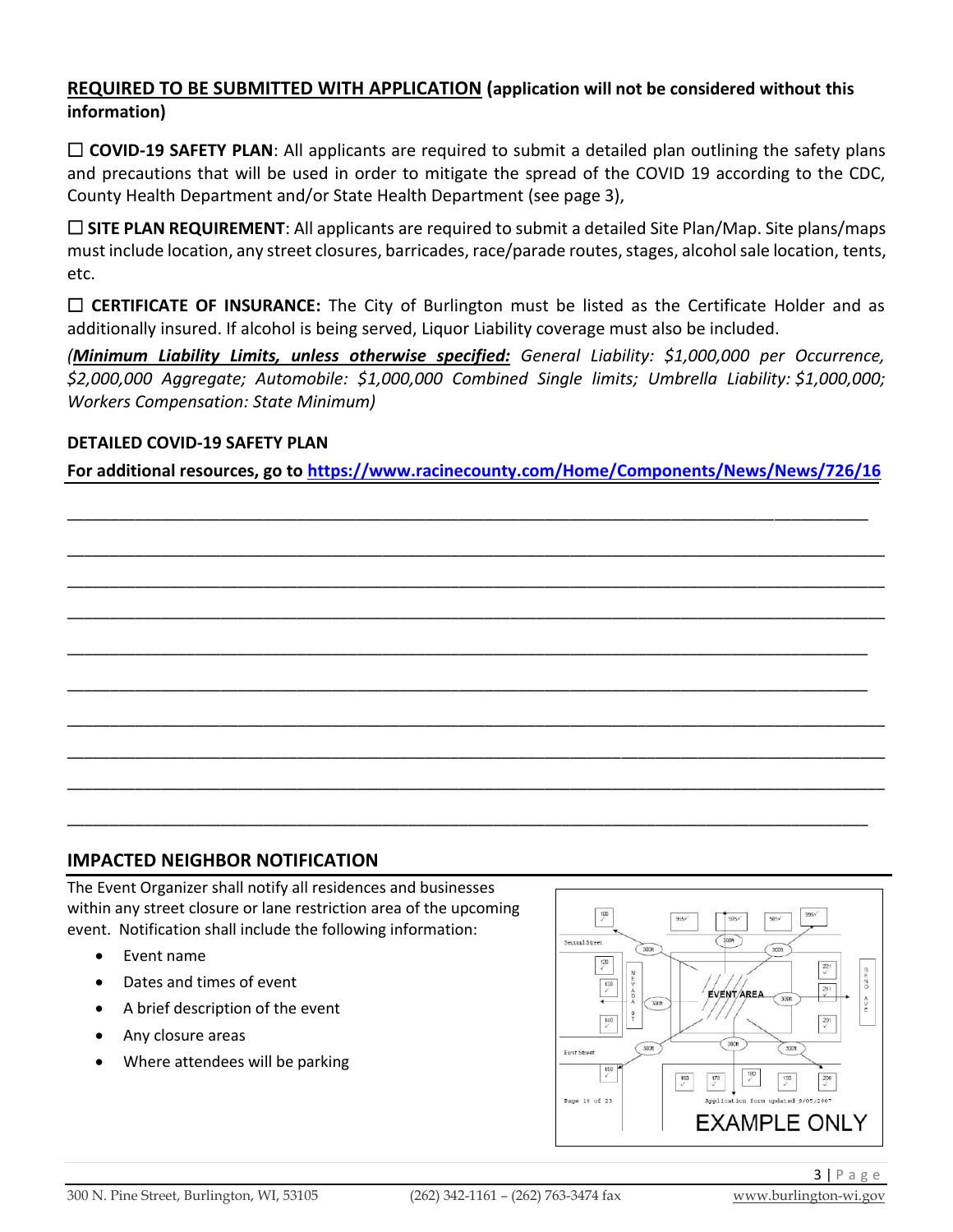

## **PARK RESERVATION FORM**

**Public Works Department**

| PLEASE CHECK ALL THAT APPLY:                                                                                                                                                                                                   |                                                                                                           | 2200 S Pine St, Burlington, WI 53105 ~ Phone (262) 342-1181 ~ Fax (262) 539-3773 ~ www.burlington-wi.gov                                                                                                                                                                                                                            |
|--------------------------------------------------------------------------------------------------------------------------------------------------------------------------------------------------------------------------------|-----------------------------------------------------------------------------------------------------------|-------------------------------------------------------------------------------------------------------------------------------------------------------------------------------------------------------------------------------------------------------------------------------------------------------------------------------------|
|                                                                                                                                                                                                                                | <b>My event requires usage of:</b> Park Only $\parallel$ Pavilion Only: $\parallel$ Both Park & Pavilion: |                                                                                                                                                                                                                                                                                                                                     |
|                                                                                                                                                                                                                                | Applicant will be notified of final costs upon Park Board decision and billed accordingly.                | FEES: Fees are subjective by approval of the Park Board, which meets on the 3 <sup>rd</sup> Thursday of each month.                                                                                                                                                                                                                 |
| Park OR Pavilion Only:                                                                                                                                                                                                         | Resident - \$100 plus \$200 Security Deposit<br>Non-Resident - \$200 plus \$200 Security Deposit          |                                                                                                                                                                                                                                                                                                                                     |
| <b>BOTH Park &amp; Pavilion:</b>                                                                                                                                                                                               | Resident - \$200 plus \$400 Security Deposit<br>Non-Resident - \$400 plus \$400 Security Deposit          |                                                                                                                                                                                                                                                                                                                                     |
|                                                                                                                                                                                                                                | Person(s) Responsible for Clean Up After the Event: ____________________________                          |                                                                                                                                                                                                                                                                                                                                     |
| <b>ADDITIONAL ITEMS NEEDED</b> (fees may apply)                                                                                                                                                                                |                                                                                                           |                                                                                                                                                                                                                                                                                                                                     |
|                                                                                                                                                                                                                                |                                                                                                           |                                                                                                                                                                                                                                                                                                                                     |
|                                                                                                                                                                                                                                | Benches (available at Echo Park Only - \$5/each): □ Yes □ No                                              |                                                                                                                                                                                                                                                                                                                                     |
| Amount & Locations: Amount & Locations and Amount & Locations and Amount of Amount Amount and Amount Amount Amount Amount Amount Amount Amount Amount Amount Amount Amount Amount Amount Amount Amount Amount Amount Amount Am |                                                                                                           |                                                                                                                                                                                                                                                                                                                                     |
| Concession Use at Echo Park Only - \$25: $\Box$ Yes $\Box$ No                                                                                                                                                                  |                                                                                                           |                                                                                                                                                                                                                                                                                                                                     |
|                                                                                                                                                                                                                                | Will A Temporary Structure (i.e. bounce house) or Tent Be On-Site? Ves No                                 |                                                                                                                                                                                                                                                                                                                                     |
| Does the Tent have Sidewalls? $\Box$ Yes $\Box$ No                                                                                                                                                                             |                                                                                                           |                                                                                                                                                                                                                                                                                                                                     |
|                                                                                                                                                                                                                                | Will Your Event Involve Live Performances, Loud Speakers or a DJ?     Yes     No                          |                                                                                                                                                                                                                                                                                                                                     |
|                                                                                                                                                                                                                                |                                                                                                           | (Per Section 219-2A(7) of the Municipal Code, loudspeaker or sound-amplifying devices shall not be used<br>(.) between the hours of 10 PM to 8 AM and privileges may be revoked if the volume becomes a nuisance                                                                                                                    |
| Other Amenities: The Contract of the Contract of the Contract of the Contract of the Contract of the Contract o                                                                                                                |                                                                                                           |                                                                                                                                                                                                                                                                                                                                     |
| understanding of the provisions of this form):                                                                                                                                                                                 | SPECIAL PROVISIONS FOR USE OF THE PARK (all items below must be checked indicating acceptance &           |                                                                                                                                                                                                                                                                                                                                     |
|                                                                                                                                                                                                                                |                                                                                                           | $\Box$ No vehicles are to be parked or driven on the grass of any park as it is a violation of Park Board Policy.                                                                                                                                                                                                                   |
| insured" must be provided prior to placement.                                                                                                                                                                                  |                                                                                                           | Any persons wanting to place a bouncy house or tent in any City park must first obtain permission from the<br>Director of Public Works (262-342-1181). A Certificate of Insurance listing the City of Burlington as "an additional                                                                                                  |
| area is not left in a clean and orderly condition.                                                                                                                                                                             |                                                                                                           | All clean up after the event is the responsibility of the applicant / group. Security Deposit will be forfeited if the                                                                                                                                                                                                              |
| followed.                                                                                                                                                                                                                      |                                                                                                           | Security Deposits will be returned the week following your event as long as all rules and regulations have been                                                                                                                                                                                                                     |
|                                                                                                                                                                                                                                | applicant's agent, servants or employees for which such permit is granted.                                | Acceptance of this park usage permit implies that the applicant and / or event coordinators, jointly and severally, agree to any special conditions listed here on,<br>and agree to keep and save the City free and harmless from any damages or claims against it by reason of any failure, fault or neglect of the applicant, the |
|                                                                                                                                                                                                                                | RECEIPT OF THE ABOVE CONDITIONS FOR PARK USAGE IS HEREBY ACCEPTED BY:                                     |                                                                                                                                                                                                                                                                                                                                     |
| APPLICANT SIGNATURE:                                                                                                                                                                                                           |                                                                                                           | DATE:                                                                                                                                                                                                                                                                                                                               |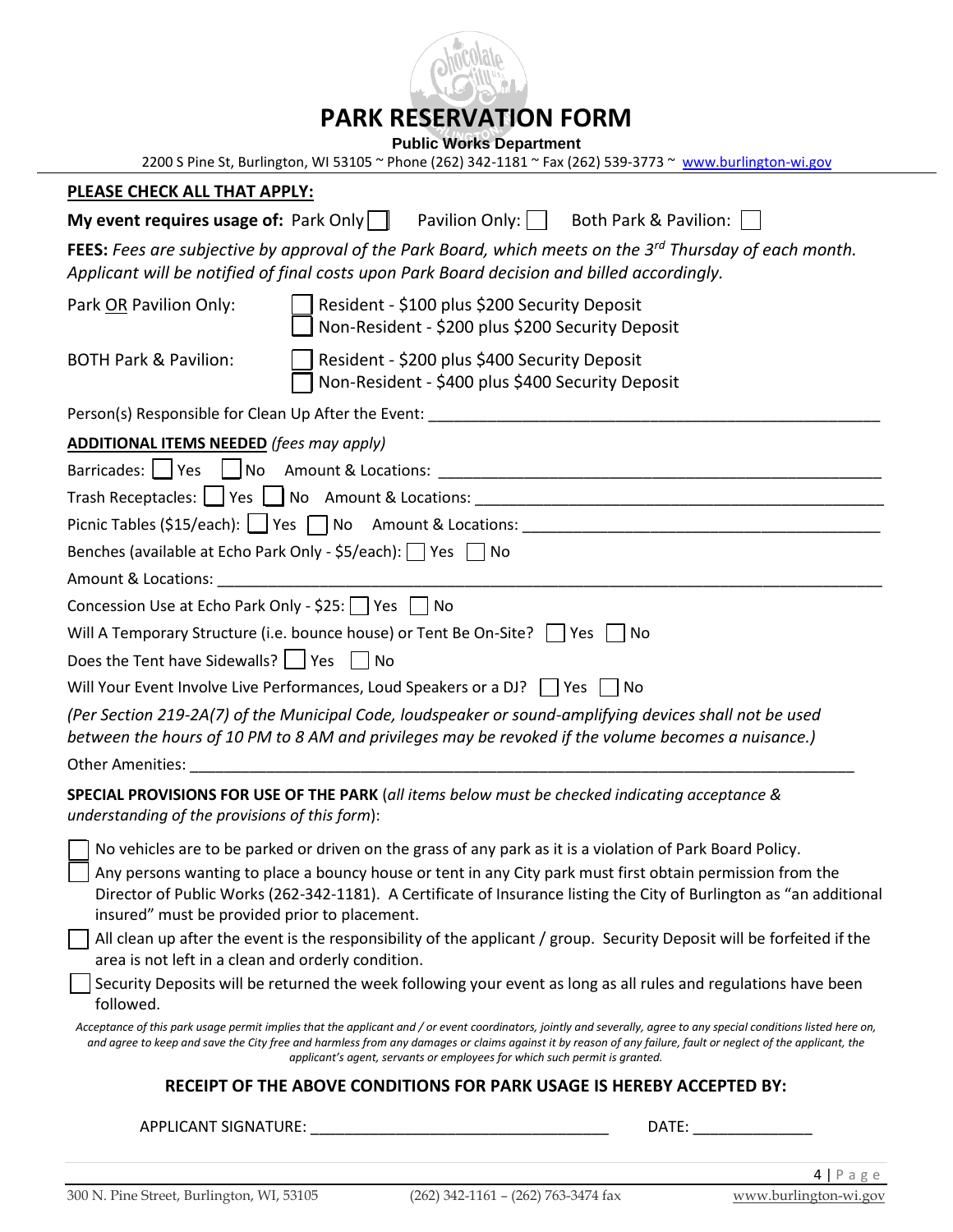#### **AFFIDAVIT OF APPLICANT**

 $\Box$  I, the undersigned applicant, or authorized agent thereof, swear or affirm that the matters stated in the foregoing application are true and correct upon my personal knowledge and information for the purpose of requesting the City of Burlington to approve the Special Event and other permits herein applied for, that I am qualified and eligible to obtain the permit applied for and agree to pay all fees, to meet all requirements and any additional regulations, conditions, or restrictions set forth in the permit and to comply with the laws of the City of Burlington in the conduct of the Special Event described herein.

 $\Box$  I/We, the undersigned, agree to abide by all City Ordinances and the rules and regulations which are made part of this permit application and hereby release, discharge, hold harmless and agree to defend the City of Burlington, its officers, agents, and employees from and against any and all loss that may arise out of or result from, in any way, in whole or in part, the scheduled event, the conduct or actions of any individual participating in or attending the scheduled event, the issuance of the Road Closing Permit or the closing of any road (whether or not a Permit has been issued) for the scheduled event.

Signature of Applicant **Date of Signature** Date of Signature

\_\_\_\_\_\_\_\_\_\_\_\_\_\_\_\_\_\_\_\_\_\_\_\_\_\_\_\_\_\_\_\_\_\_ \_\_\_\_\_\_\_\_\_\_\_\_\_\_\_\_\_\_\_\_\_\_\_\_\_\_\_\_\_